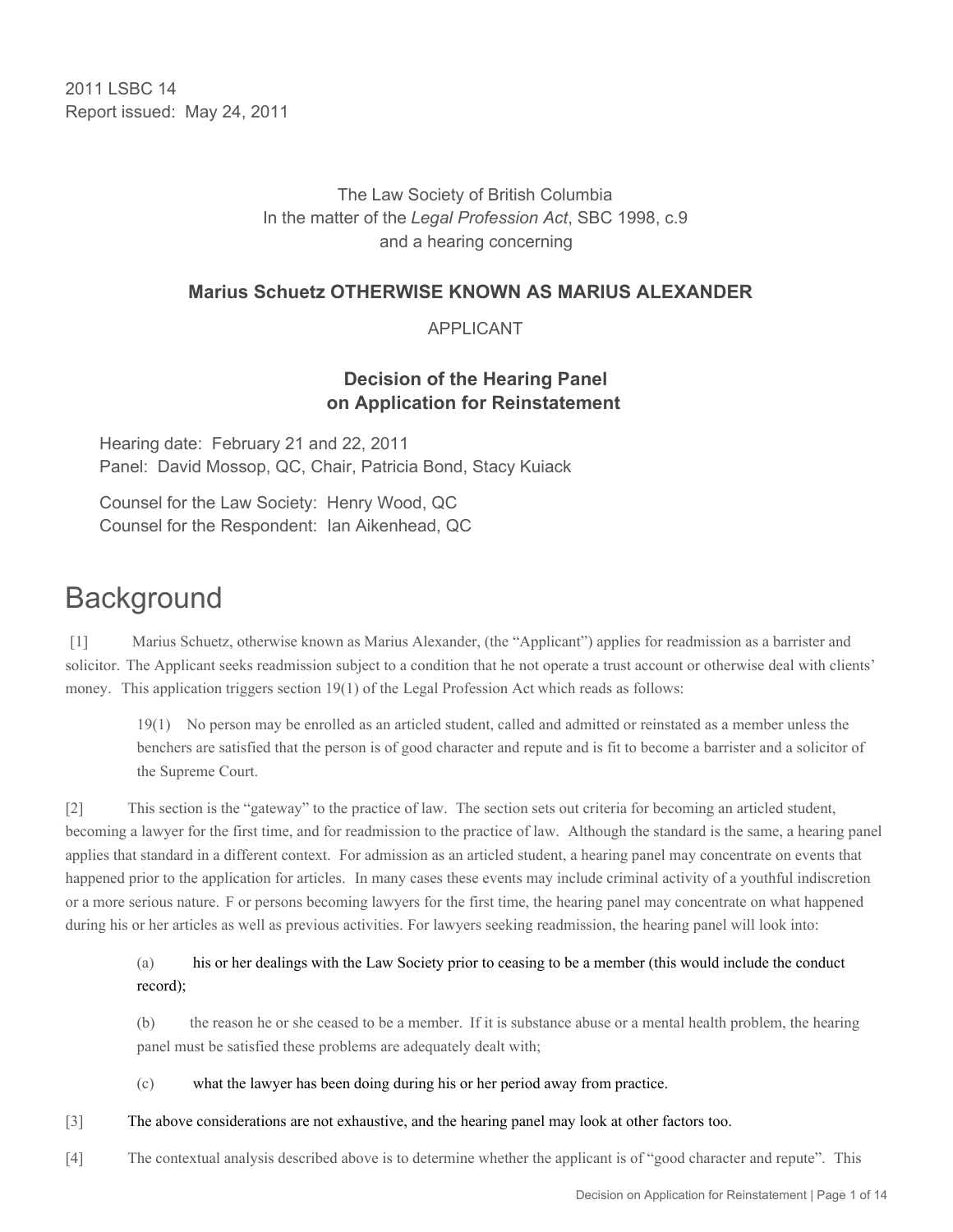has a strong public interest component. That public interest component can be divided into two general categories. The first is public protection. The public must be protected from individuals who misuse their position as a lawyer. However, public interest also has a "public inclusive provision". It is in the interest of the public to have lawyers from diverse backgrounds and diverse experiences. As we will see later on, the Applicant does come from a rather unique background. Sometimes, these two aspects of public interest do not conflict. Sometimes, they do conflict and, if there is conflict, public protection prevails and the lawyer is not readmitted. However, in other cases, a hearing panel may add conditions on the readmission to protect the public and, at the same time, give the public a diverse pool of lawyers to serve the public in general.

## [5] The Hearing Panel has decided to readmit the Applicant on conditions.

#### facts

# Education and Early Career

#### [6] The Applicant was born in the Netherlands 62 years ago and came to Canada in 1979.

[7] He has a graduate degree in economics from a university in the Netherlands.

[8] In 1977, the Applicant obtained a masters degree in science from the University of Guelph in Ontario, a university well-known for its agricultural courses.

#### [9] In 1994, he obtained a law degree from Queen's University.

[10] The Applicant articled in Vancouver and in 1995, set up his own law office. His practice has been a rather unique one. He services the agricultural community of British Columbia, including small farms. His practice also has a financial transaction or banking component.

[11] The Applicant has been married twice. He first married in 1993 and separated from his first wife around 2001. She was a lawyer. On June 17, 2005, he married his present wife, who is an acupuncturist. He currently owns an organic farm, which he indicates is quite profitable.

#### Substance Abuse

[12] The Applicant is an alcoholic. He has a long drinking history. He began drinking in his days at university. In 1976 he was convicted of impaired driving. His drinking problems were aggravated by a separation from his first wife in 2001. As he stated to the Panel, he would sit on the back porch of his house, look at the stars, feel depressed and drink.

[13] In addition, he stated to the Panel that he was diagnosed with acute depression in 2002. There was no medical evidence presented to the Panel on this issue. However, it is not uncommon for alcoholism and depression to be interwoven.

[14] In the year or two prior to 2006, the Applicant had difficulties keeping on top of his administrative work. He also had other problems in regards to his practice.

[15] A fellow lawyer and friend, seeing his distress, recommended he see the Lawyers Assistance Program ("LAP"). This program, funded in part by the Law Society of British Columbia, helps lawyers with substance abuse problems, including alcoholism.

[16] His first contact with LAP took place in 2006. He also attended meetings of Alcoholics Anonymous, and he continues to attend AA meetings regularly.

[17] The Applicant ceased to be a member of the Law Society in 2006. This was a voluntary decision. His evidence in front of the Hearing Panel was that he wanted to deal with his health issues, including his dependence on alcohol.

[18] A comprehensive independent medical evaluation was filed with the Hearing Panel. It is dated February 17, 2011. In it,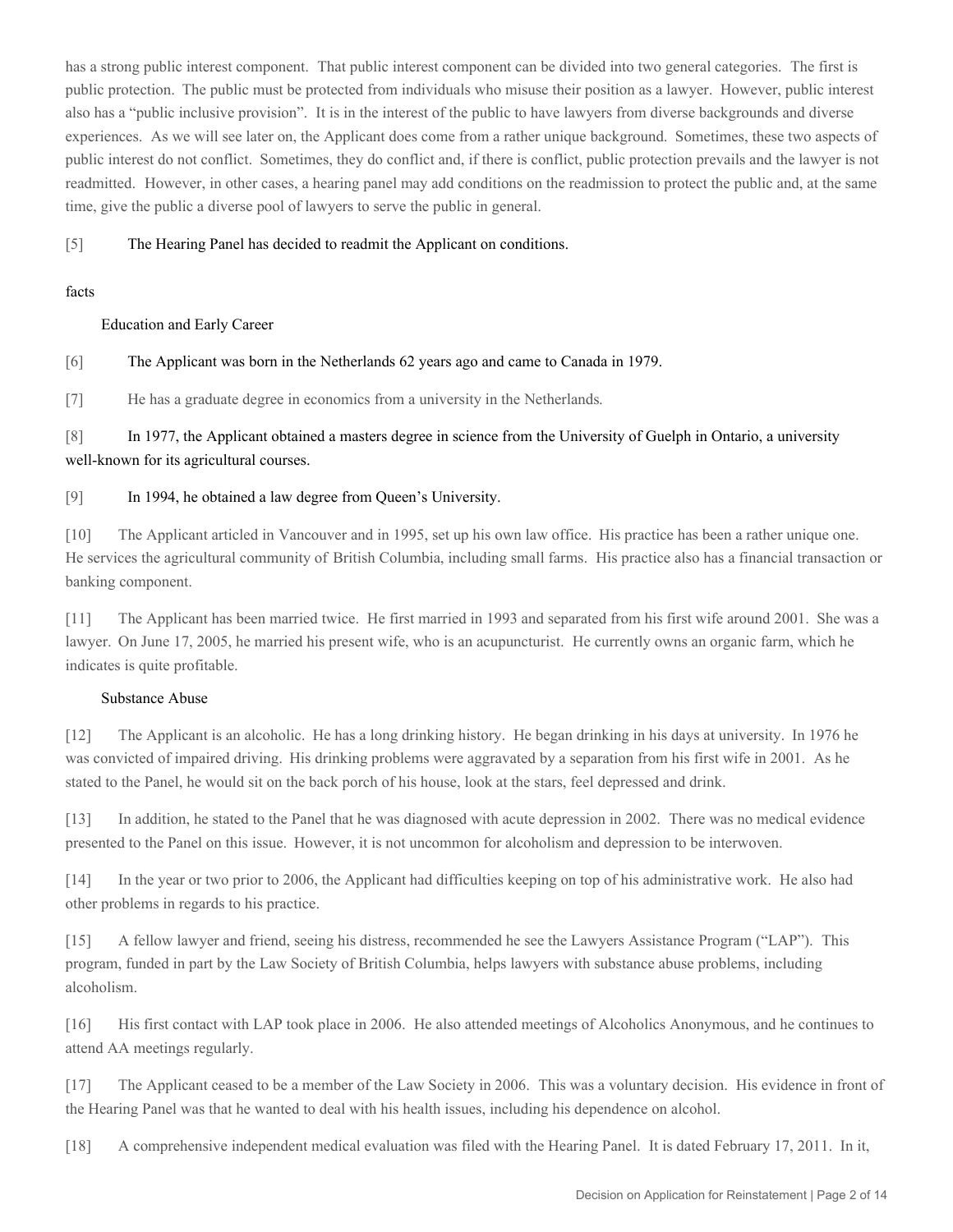Dr. Paul Farnan, clinical associate professor, UBC Faculty of Medicine, states this in part:

On physical examination today I could find no evidence of active liver disease or any suggestion that Mr. Schuetz was still using alcohol. He presented as a man who understands that when one is diagnosed as having alcohol dependence that long term and indefinite sobriety is required. More than that however, he seems to have accepted at a deep level that he is an alcoholic and he does not fight or resist that diagnosis. He has an appropriate goal of long term recovery with peace of mind, serenity and happiness, while remaining abstinent.

[19] In the same letter Dr. Farnan states that a urine drug screen was done on the Applicant and no alcohol biomarkers were discovered. However, he also indicates in the letter that such markers disappear after a few days. The test provides some reassurance to the Hearing Panel.

#### [20] However, in the same letter Dr. Farnan states the following:

There is however, one issue that needs to be mentioned and while one biological test result is not diagnostic of alcohol use, it is important for completeness to include it in this report. As part of Mr. Schuetz's comprehensive assessment specific liver enzyme levels were checked, as well as other haematological testing. An abnormal result of one enzyme, Gamma-GlutamylTransferase (GGT) was reported. Mr. Schuetz's GGT level was 100U/L and the normal range at the testing laboratory is considered to be  $10 - 58$  U/L. GGT is an enzyme that is found in many tissues, the most notable one being the liver. Elevated serum GGT activity can also be found in diseases of the biliary system, and pancreas. Elevated levels of GGT may also be due to congestive heart failure.

Of all the liver enzymes, GGT is the one that is very sensitive to the effects of ethanol. In addition to alcohol use as a cause, there are several prescribed drugs which can raise GGT levels, including barbiturates and phenytoin. Others include non steroidal anti-inflammatory drugs, St. John's Wort, and aspirin. Abnormal hepatic function tests (or liver enzyme tests) have been reported during therapeutic use of Citalopram, a medication that has been prescribed for Mr. Schuetz, and which he has used intermittently. I would emphasize that elevated levels of this enzyme (GGT) are not diagnostic of alcohol consumption and the result should not be taken out of context. However, an elevated GGT result must be borne in mind, especially in someone with a past history of drinking alcoholically.

On balance, persistently abnormal values of GGT in the absence of continuing alcohol exposure would probably be most suggestive of underlying liver disease. It should be added that Mr. Schuetz recalls that 'some liver enzyme' was found to be elevated almost 15 years ago during an insurance medical examination. He reports that this was a time in his life when he was not drinking particularly heavily. He is unsure as to which enzyme was elevated at the time, and he is not aware that it was ever followed up. I advised Mr. Schuetz that he should consult with his family physician to ensure appropriate follow up of this abnormal liver enzyme result. This isolated result should not prevent him from looking at a return to the practice of law, so long as certain reassurances are put in place.

[21] This evaluation raises concerns to the Hearing Panel that require some conditions to be put on the Applicant's readmission into the practice of law. These conditions are set out later on in these reasons.

[22] If the only evidence before the Hearing Panel was alcoholism and rehabilitation, this Panel would consider the matter straightforward and admit the individual. The Applicant has had an alcohol problem. He has rehabilitated himself.

[23] The Law Society, and society generally, have taken in recent years a rather enlightened approach to alcohol dependency. Alcoholism is a disease and should be treated as such. The Applicant has had an alcohol problem. In 2006, he voluntarily left the practice of law, in part to deal with his problem. It was a wise decision. It was best for him, the Law Society, and society in general.

[24] If that were all the evidence in front of the Hearing Panel, this Panel would feel comfortable in readmitting the Applicant with certain conditions.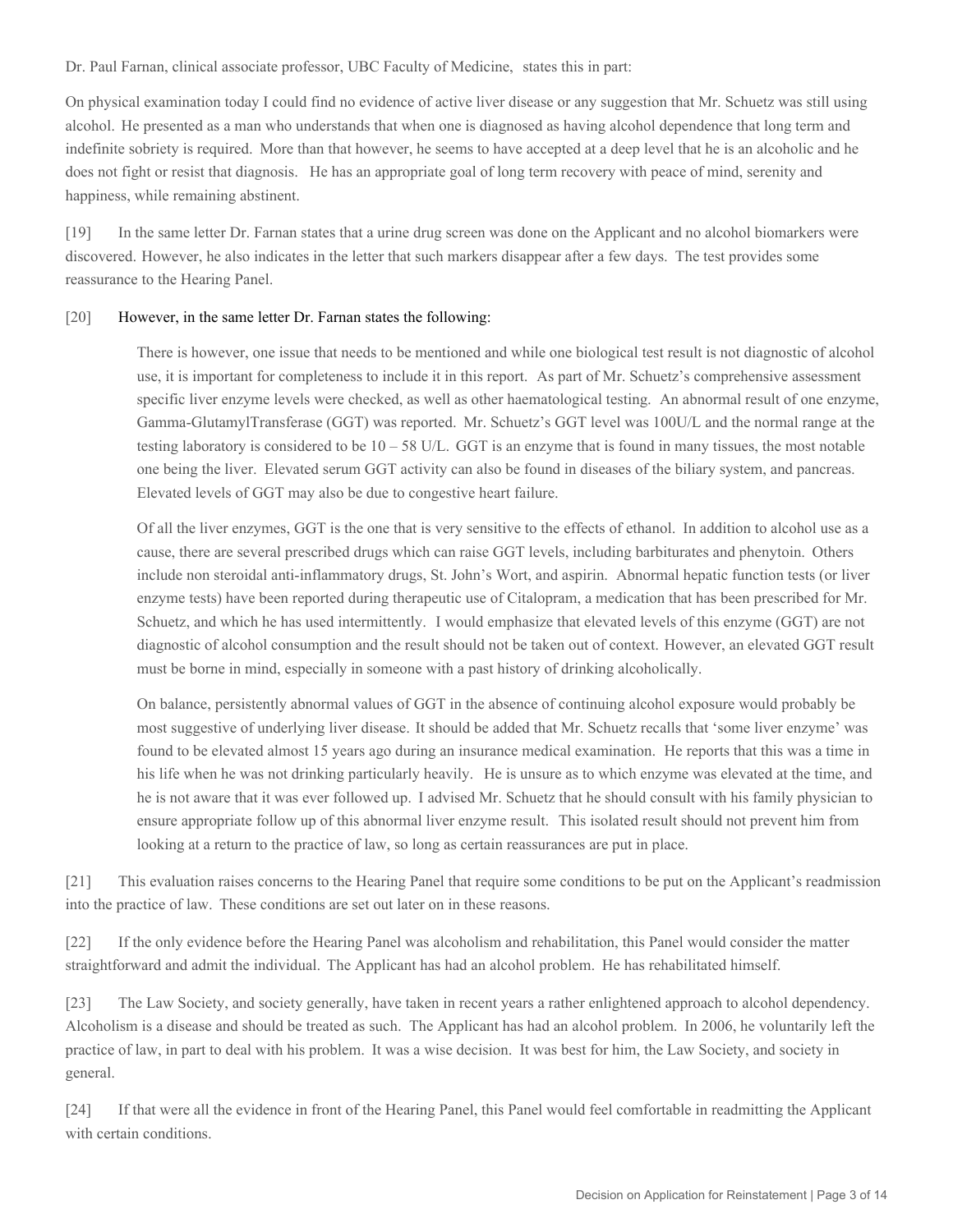[25] The problem is that the Applicant has had a number of conduct issues with the Law Society. There is no specific medical evidence presented to the Panel connecting these conduct issues to alcoholism. Counsel for the Applicant submitted these conduct issues were connected to his alcoholism, which is now under control. That may be true. Some or all of them may be related. It would have been useful for the Panel to have some medical evidence connecting alcoholism and the practice of law. How does alcoholism affect one's ability to practise law? This could have been provided by specific expert medical evidence or, at least, articles written on the subject. However, at the same time, all members of the profession are aware that alcoholism can diminish the capacity to practise law. However, the Panel does have some doubts as to what extent the problems the Applicant had with the practice of law can be related to his alcoholism or perhaps some other problem. For that reason, we will put additional conditions on the Applicant's ability to practise law for the protection of the public interest.

#### Conduct History

[26] The Applicant has had a number of issues with the Law Society. The slang expression used is that "he is known to the Law Society". These conduct issues include:

- (a) failure to make full disclosure to the Court in regards to ex parte applications;
- (b) communicating with a person represented by a lawyer without that lawyer's consent; and
- (c) mixing the practice of the law with his business dealings with clients.

[27] Some of these conduct issues predate his more serious drinking problems. One must also remember that alcoholism is not something that pops out at one time. It is a gradual process that may take, in many cases, several years to develop.

[28] However, it is of some significance that his problems with the Law Society started within a few years of being called to the Bar. The first matter dates back to the 1990s. It was the subject of a Conduct Review held on April 12, 1998. There were two separate complaints.

[29] The first complaint concerned a matrimonial matter. The Applicant met with his client and the client's spouse. His client had informed the Applicant that the client and his spouse had reached a settlement agreement and that the spouse had fired her lawyer. At the meeting the Applicant discovered that the spouse, although intending to fire her lawyer, had not actually taken that step. At that point he ended the discussions at the meeting and advised the client to seek independent advice.

# [30] The Applicant admitted at the Conduct Review that he had acted inappropriately in arranging the meeting with an unrepresented person whose interests were adverse to his client.

[31] The second complaint concerned an ex parte matrimonial application. The Applicant admitted this was the first ex parte application that he had ever attempted. He further recognized that he failed to make full disclosure to the Court, including a high degree of candour, good faith, and fairness, when representing facts to the Court. He promised the Conduct Review Subcommittee that he would not repeat these activities again.

[32] In 2005, the Applicant was involved in another Conduct Review. In this matter he failed to advise his client to obtain independent legal advice concerning a matter in which the Applicant had a financial interest. SB wanted \$20,000 from the Complainant (lender). This deal was to go through the corporate mortgage company of the Complainant. The deal had to be closed quickly. The Applicant agreed to act for SB. There were difficulties communicating between the Complainant (lender), SB, and the Applicant.

[33] SB was a personal friend of the Applicant, and the Applicant agreed to loan the necessary money to SB. The Applicant drew up a Form B mortgage wherein SB was the borrower and the Applicant's wife was the lender, even though his wife knew nothing about the loan at this time. His client, SB, did not receive independent legal advice, and she was not advised to do so by the Applicant. In July, 2000, the Applicant advanced further funds and an entirely new loan agreement was secured by a new mortgage in favour of the Applicant and his wife's corporation. The client at this point did receive independent legal advice.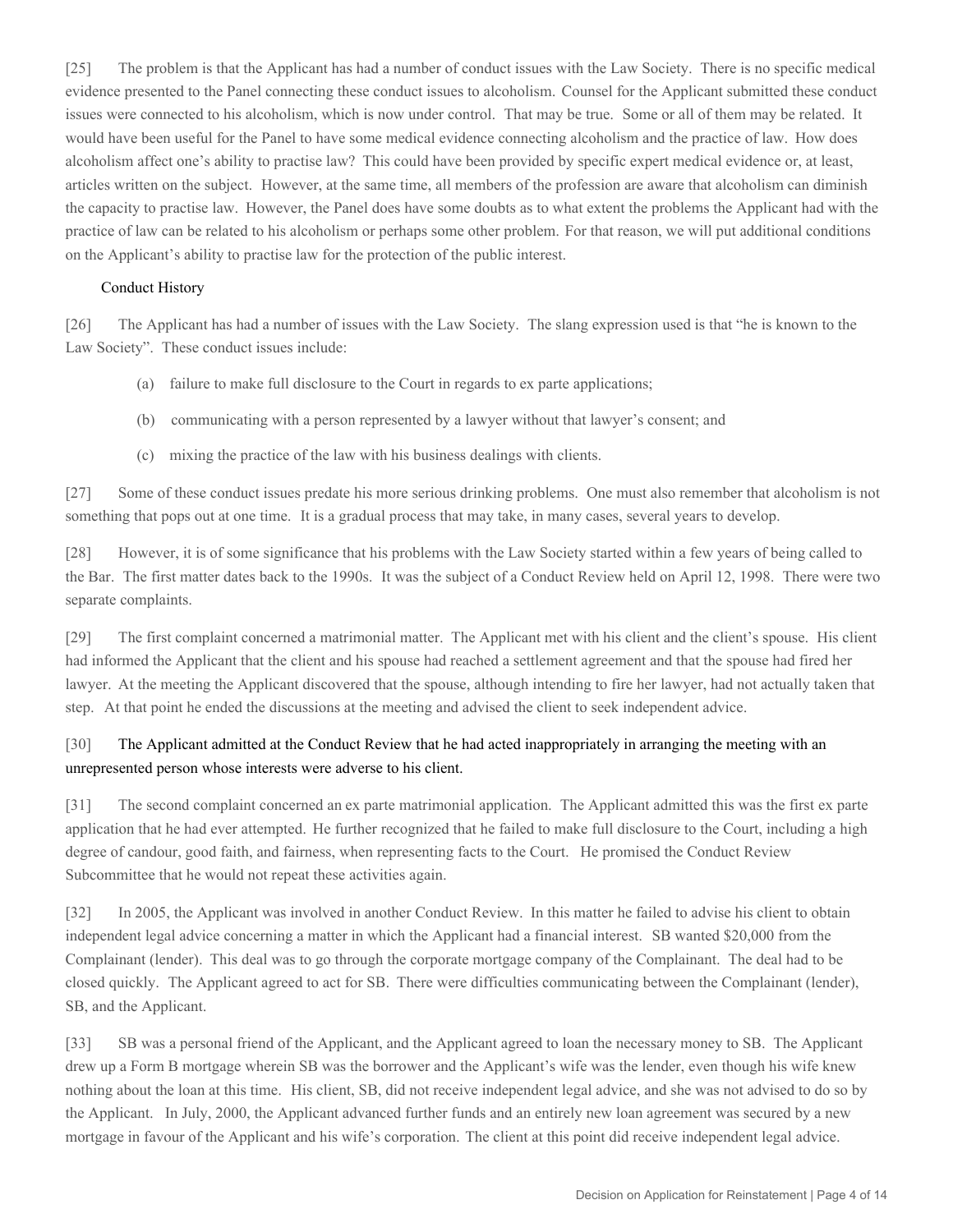[34] There were two issues on which the Conduct Review centred. The first was the breakdown in communication between the Applicant and the Complainant concerning the original loan proposal. The Applicant should have told the Complainant the loan was no longer necessary. The second issue was the failure of the Applicant to cease acting for the client when he was in financial dealings with the client and advise such client to seek independent legal advice.

## Audit 2006

[35] In 2006 an interim audit of the Applicant's trust accounts was conducted. A report was issued on August 14, 2006. The Panel does not intend to review the total content of this report in these reasons.

[36] The Applicant admits his books were in disarray, and there is no useful purpose to going through the various violations of the trust account rules. To the credit of the Applicant, he admits his mistakes and secondly, consents to not operating a lawyer's trust account if he is readmitted. The Applicant blames the various violations of the trust rules on his alcoholism.

[37] Counsel for the Law Society then focused his presentation on two files referred to in the audit. They are RY and KY and JB and NB.

#### RY and KY

[38] In 2002, the Applicant became the Canadian lawyer for RY and KY and their companies. They were at the time residents of Vancouver. The Applicant's role became that of corporate counsel (not director), and the main project was the establishment of a Canadian school near Shanghai, China. During the Applicant's involvement with them, they became personal acquaintances, stayed at each other's residences, (the Applicant in Shanghai, and RY and KY at the Applicant's farm) and shared social activities.

#### [39] In 2004, or thereabouts, RY and KY moved back to China.

[40] During the Applicant's tenure with these clients, the Applicant made many trips to China in order to facilitate the arrangements for the school. The school was established and was licensed by the British Columbia Ministry of Education as an "independent" school like all private schools in British Columbia.

[41] RY and KY were not educators but developers, and they relied heavily on the Applicant and a former BC school principal whom they hired as an education consultant. He established the curriculum, hired teachers, and so on. MP was hired to deal with the business aspects of the school.

[42] In order to establish the school, RY and KY needed investors. The Applicant was not an investor, nor was the Applicant involved in any investor relations, but the Applicant did meet two of the investors, one of whom, MP, also became a client and a personal acquaintance.

[43] The Applicant found out about some falsifications during the Applicant's last visit to Shanghai in 2005, where RY had asked the Applicant to come to assist in sorting out differences that had arisen between the above mentioned MP and himself. During the Applicant's private meeting with MP, MP told the Applicant that he thought that the Applicant was a director of RY's company and that the Applicant was a major investor to the tune of \$1.5 million (Canadian). MP then proceeded to tell the Applicant how he had relied on the Applicant's participation in making his own investment. The Applicant was very surprised, and told MP that it simply was not true that the Applicant was a director or investor. Sometime later MP made available to the Applicant the documents with RY's falsifications of the Applicant's signature suggesting that the Applicant was a director and investor.

[44] Upon the Applicant's return to Canada, he became very angry. The Applicant's thinking then was that he could charge RY and KY for benefits they obtained using the Applicant's name without permission.

[45] The Applicant contacted them and sent them an account and negotiations started. The bill was based on a number of issues including a fee for 18 months, the period during which the Applicant calculated that they had used the Applicant's name, based on a fee if the Applicant had been a director. The parties settled for \$35,000 and other considerations.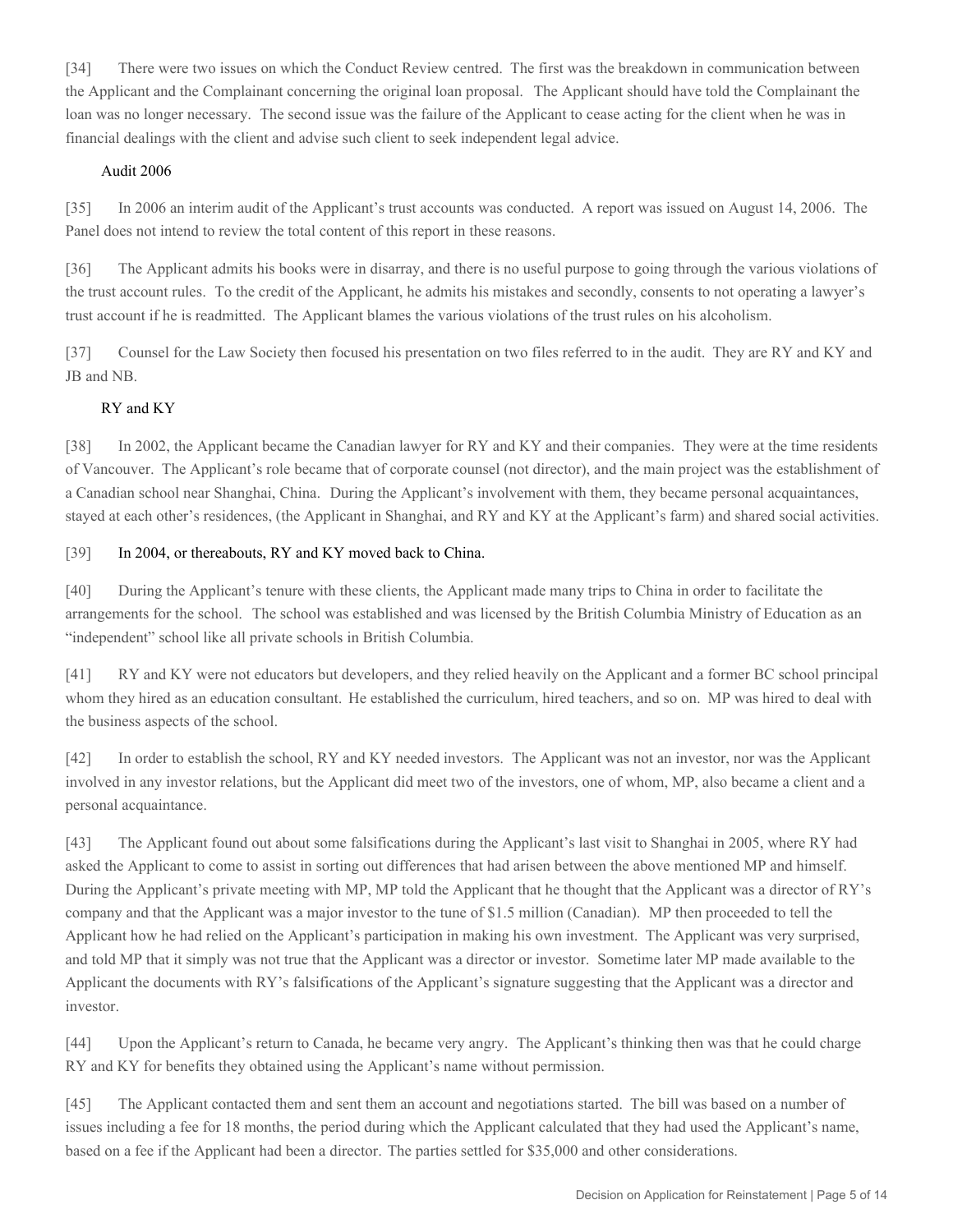[46] The settlement was drafted by RY and KY as they wished it only to deal with the issue of using the Applicant's name as a director and not as an investor. Respecting the allegation that the Applicant was an investor, they were going to report the "mistake" to the authorities and to the other investors as they had listed him on their Chinese licence applications and documents as an investor. Under the agreement, they were going to arrange all necessary rectifications and provide proof to the Applicant. They insisted that this not be spelled out in the settlement and the Applicant accepted that. The Applicant's original draft settlement had those aspects included.

[47] When it became clear that RY was not going to keep his promises respecting rectification, the Applicant launched a lawsuit. The Applicant drafted the original Statement of Claim, affidavit, and pre-judgment garnishment believing that they were legal, as a debt was owed. The suit was settled.

[48] The Applicant's professional behaviour in this matter is highly questionable. He may or may not have a claim for impersonation. However, the original Statement of Claim was for debt. The Applicant, in the Panel's view, did not make full disclosure to the Court. In particular, there was never an agreement that the Applicant be paid \$65,095 including applicable taxes. Instead the Applicant became angry that his name had been used without his consent. He made up a bill that he thought was a fair amount. No agreement was made to pay a fee. He used this to negotiate a settlement. When the other parties allegedly breached the settlement, he sued. In his affidavit to the Court he failed to make full disclosure to the Court of all the surrounding circumstances. The Applicant ultimately retained outside counsel to represent him in this matter. That counsel returned the garnisheed money and amended the pleadings to make a claim for damages. The case was ultimately settled. That counsel, it seems to the Hearing Panel, quickly saw the matter as a claim for damages and not debt. Therefore he returned the money and changed the pleadings.

[49] The Applicant's original behaviour may have been influenced by alcoholism. However, the Panel has some concerns about the Applicant using garnishing orders in an inappropriate manner. The Applicant has misused the garnishing before judgment process.

#### NB and JB

[50] The audit done in 2006 brought to the attention of the Law Society a file called NB and JB. We have reproduced below parts of the audit report that explained the position of the Law Society on NB and JB, doing business as B Company. Please note that it is a redacted and edited part of the report to protect the privacy of individuals.

[51] The Applicant brought a personal action against a farming client, B Company, alleging that a \$50,000 debt was unpaid, when in fact the Applicant had been paid \$39,230.67. On the basis of this untrue allegation, the Applicant obtained a garnishing order before judgment against a third party whereby \$25,190.48 was paid into Court on B Company's behalf and later paid to the Applicant. The Applicant deposited \$25,190.48 into his trust account to the credit of B Company and proceeded to pay debts of B Company. B Company was experiencing financial difficulty and the Applicant had earlier guaranteed a \$450,000 debt of B Company's. The action against B Company may have been taken to defeat a competing creditor, W Company, or to circumvent the process of law, or both.

#### [52] The background was as follows:

B Company owed a Bank in excess of \$700,000 and in February 2003 the Bank called the loan. The Applicant assisted B Company in settling the Bank debt and obtaining new funding from FCC. FCC agreed to lend \$450,000 to B Company in exchange for a first mortgage on the B Company farm plus they required a loan guarantor. The Applicant agreed to guarantee the FCC loan for a fee of \$50,000 from B Company, which was due upon completion of the loan, and a second mortgage on the B Company farm as security for the indemnity. As a loan condition, FCC required the Applicant to become part owner of the B Company farm and he received a 1/1000th interest.

[53] The loan completed on August 27, 2003, and the net FCC loan proceeds of \$445,685.32 were deposited to the trust account of the Applicant. From the loan proceeds, \$406,454.65 was paid to the Bank to retire the old debt and the remaining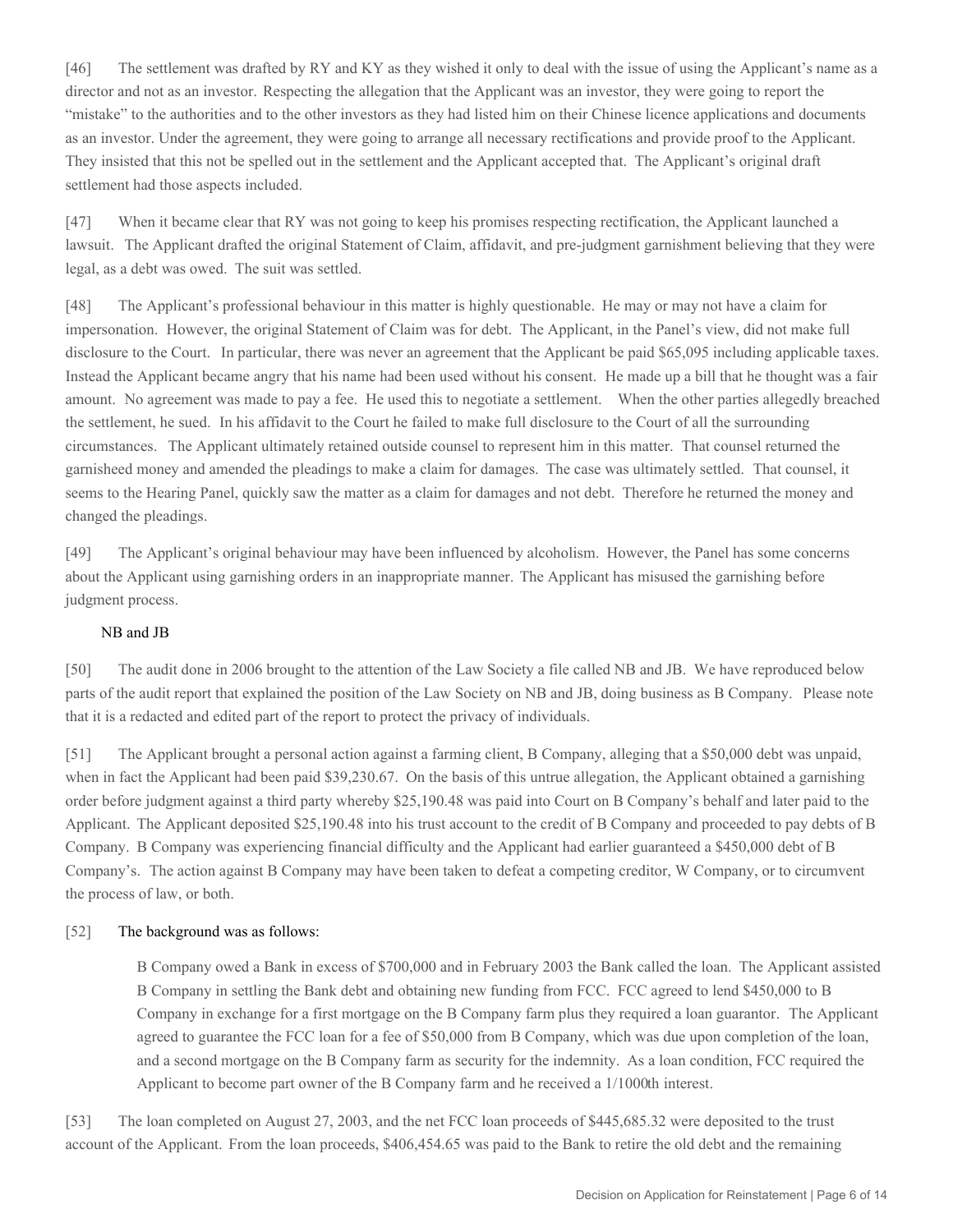\$39,230.67 was paid to the Applicant in accordance with an unsigned statement of adjustments, which was located in the B Company client file. The cheque (\$39,230.67) appears to have been deposited to the Applicant's personal bank.

[54] The auditors found an accounting statement in the B Company client file between B Company and the Applicant that made reference to the FCC Mortgage. It showed that, on August 27, 2003, a \$39,230.67 payment was applied to the \$50,000 "Amount Owing to the Applicant", which presumably was the mortgage guarantee fee. The statement showed there was an unpaid balance of \$10,769.33 after the \$39,230.67 payment was applied. The statement also included a November 18, 2003 interest charge of \$220.40 due on the unpaid balance of \$10,769.23. The interest charge of \$220.40 was calculated as 9 per cent of \$10,769.23 for 83 days (from August 27 to November 18, 2003). There were two more interest charges of \$6.15 on November 23, 2003 and \$276.62 on February 28, 2004 and one payment of \$6,000 on November 18, 2003. The auditors reviewed the calculation of the two additional interest charges and found they were calculated based on the declining unpaid balances. The auditors confirmed that \$6,000 was paid from trust on November 18, 2003.

# [55] Based on the interest calculations alone, it would appear that, at least until February 28, 2004, the Applicant considered the \$39,230.67 payment he received from the FCC loan proceeds was towards the \$50,000 loan guarantee fee owed him.

[56] B Company was in financial difficulty for some time and was behind in payment to creditors. B Company sold flower stock through U Company who collected monies on B Company's behalf. There was \$25,190.48 in the B Company account at U Company that had been held up for months due to creditors competing for the funds.

[57] For some months prior to October 2003, W Company, a bulb supplier and creditor of B Company, located offshore, attempted to collect \$30,000 of the total \$177,000 it was owed from B Company. W Company was one of the creditors competing for the B Company funds at the U Company. The Applicant corresponded and negotiated with W Company's Canadian legal counsel until early October 2003, when W Company decided to deal directly with the Applicant, rather than through its Canadian legal counsel.

[58] Then on October 17, 2003 the Applicant received a letter from DG, W Company's legal counsel from off-shore. This letter was in another language and was translated for the Law Society by a certified translator. On page 2 of the letter, DG asks for the outstanding payment of \$30,000 and refers to payment from the funds held at U Company.

# [59] The Applicant wrote to DG the following day, October 18, 2003, and said B Company did not have any funds to pay W Company.

[60] U Company paid the \$25,190.48 into Court pursuant to the garnishing order issued by the Applicant. On November 4, 2003 an Order granted the funds be paid from Court to Alexander-Gu Law Corporation, for the plaintiff, the Applicant. The Order was consented to by the Applicant and JB and NB. The \$25,190.48 was paid out of Court and a deposit for \$25,190.48 was made to the Applicant's trust account on November 18, 2003, to the credit of B Company, as recorded in the B Company client trust ledger. The client trust ledger recorded Alexander-Gu Law Corporation as the source of the deposit of \$25,190.48.

[61] The \$25,190.48 was used to pay \$6,000 to Alexander-Gu Law Corporation on November 18, 2003, and \$3,600 to B Company on November 23, 2003. The balance was paid to B Company's creditors.

[62] In March 2006 the auditor met with the Applicant and asked him to explain why he brought the action against B Company when he had already been paid \$39,230.67 of the \$50,000 guarantee fee. He responded that it was a strategy he devised to get B Company access to the U Company funds. He said the funds were B Company's and B Company had been unable to get the funds from U Company because of a faulty lien filed by a creditor (W Company). The Applicant said he was unable to recall more details and agreed to provide a fuller explanation, which he did by letter dated April 10, 2006.

# [63] In this letter he said at pages 2-3:

 As I recollect that situation now, the simple answer is that the client and I agreed that any monies paid to Alexander-Gu or myself were not on account of the loan guarantee. We both took the position that no monies had been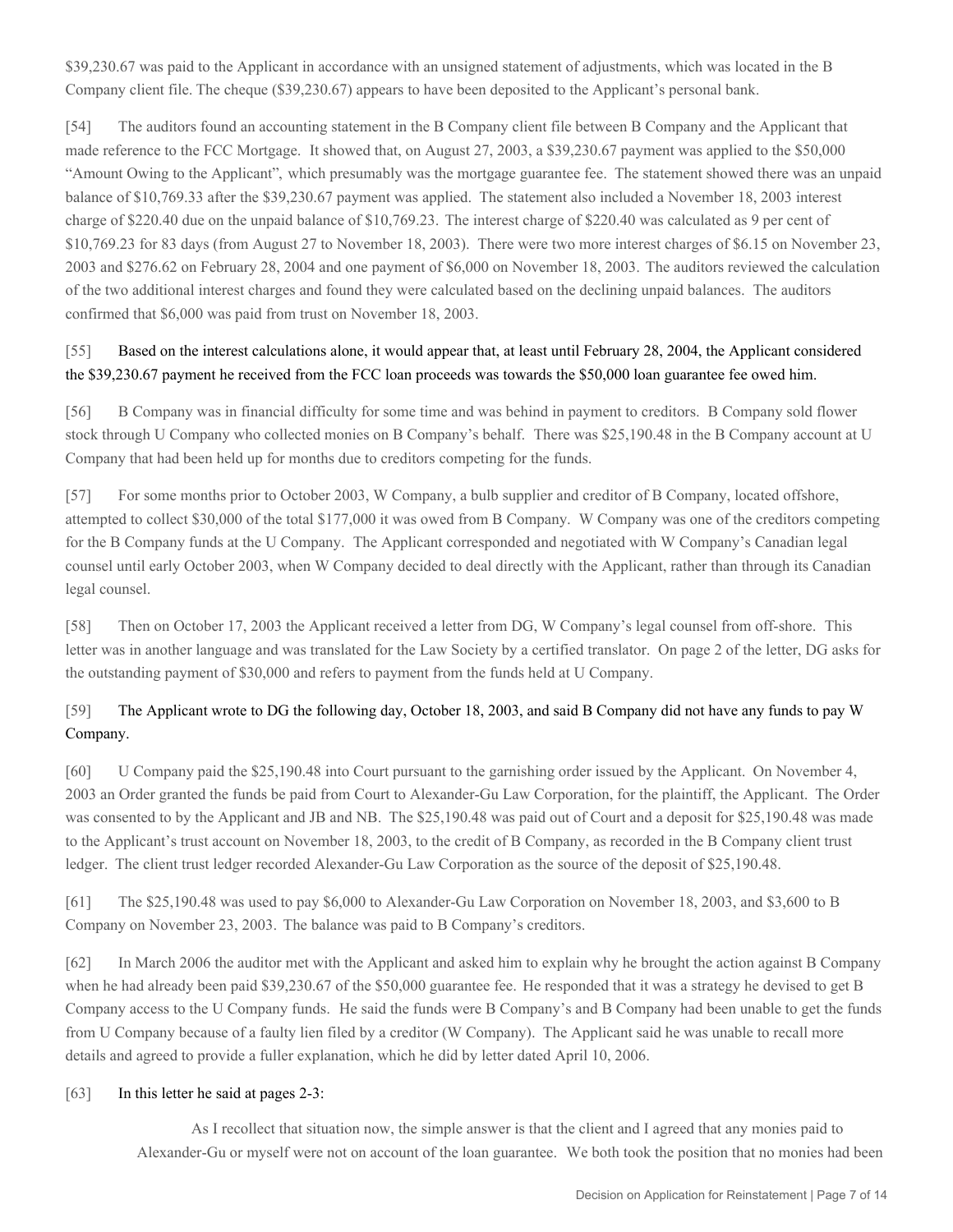paid on the guarantee but that any monies paid were paid on account of farm management services I had rendered to JB and NB.

 At the time that seemed to be an acceptable position to take. … the thought of a fraudulent conveyance had entered me [sic] mind but I resolved that such was not the case as no party known to me would be prejudiced by it. As it turned out the other creditors subsequently did not oppose that the money be paid to JB and NB. …

#### However, B Company was desperately in need of the money in order to make natural gas and other payments. …

Accordingly, I came up with the suggestion to sue JB and NB in order to have the monies held by U Company paid to me and then pass it on to JB and NB for their use in paying outstanding accounts and the gas bill. …

Quite frankly, in hindsight I am not as comfortable with it as I was at the time. It was done in order to get the client his money without having to take U Company to court. It was an emergency situation caused by a false claim of lien.

#### [emphasis added]

[64] The auditors asked the Applicant to produce all documentation in support of the statement in his letter that any payment made to Alexander-Gu or himself were for "farm management fees" but he said there was no documentation. He said that he and JB and NB had conversations about it, but there was nothing in writing. The auditors reviewed all the contents of the B Company client files provided and found nothing that confirmed B Company owed him funds for farm management fees amounting to the \$39,230.67 he had been paid on August 27, 2003 from the trust account from the FCC loan proceeds.

[65] The auditors asked what work he had performed for the alleged farm management fees, and he referred to some financial documents that were in the B Company client files. The auditors looked at these and noted there were 2003/2004 financial projections, financial statements and a 2002 business appraisal, but they appeared to have been prepared by other consultants. There was also a Farm Debt Mediation summary dated April 1, 2003 that was prepared by a consultant.

[66] The auditors asked the Applicant if he had ever billed B Company for the alleged farm management fees, and he said he never had.

# [67] The auditors asked the Applicant for an accounting between him and the Law Corporation and B Company, but he said he had not prepared one.

[68] The auditors reviewed client billings issued to B Company and noted that the Applicant charged B Company a total of \$8,840.00 in fees for the period March 2003 to November 2003. The billings were marked for "farm debt mediation", "farm restructuring", "legal services" and for "various". There were payments from B Company on account, but the auditors could not match them to billings and the Applicant did not prepare accounts receivable records.

[69] All of the auditor's observations were based on the available accounting records, client file documentation provided by the Applicant, Court documents, and discussions and correspondence with the Applicant. The auditor did not obtain independent verification from B Company or its creditor W Company.

[70] In a letter to the Law Society, the Applicant explained his view of the circumstances. He stated:

I did not think I was signing a false affidavit. JB and NB did owe me money on three accounts: on account of a loan guarantee (with ILA) that I had given their bank, legal fees and on account of farm management assistance I had provided. (I have a M.Sc. in agriculture and considerable work experience in that area.) JB and NB have not disputed that they owed me the money on any of these three accounts and over the years they have been able to pay me slowly and reduce their debt to me. They are still as I write this, 6 years later, paying on that debt by way of instalments.

[71] The Applicant in this case has intermingled his business dealings with his practice of law. This is another example of the Applicant using an ex parte order and, in particular, a garnishing order before judgement, in questionable circumstances. Also, the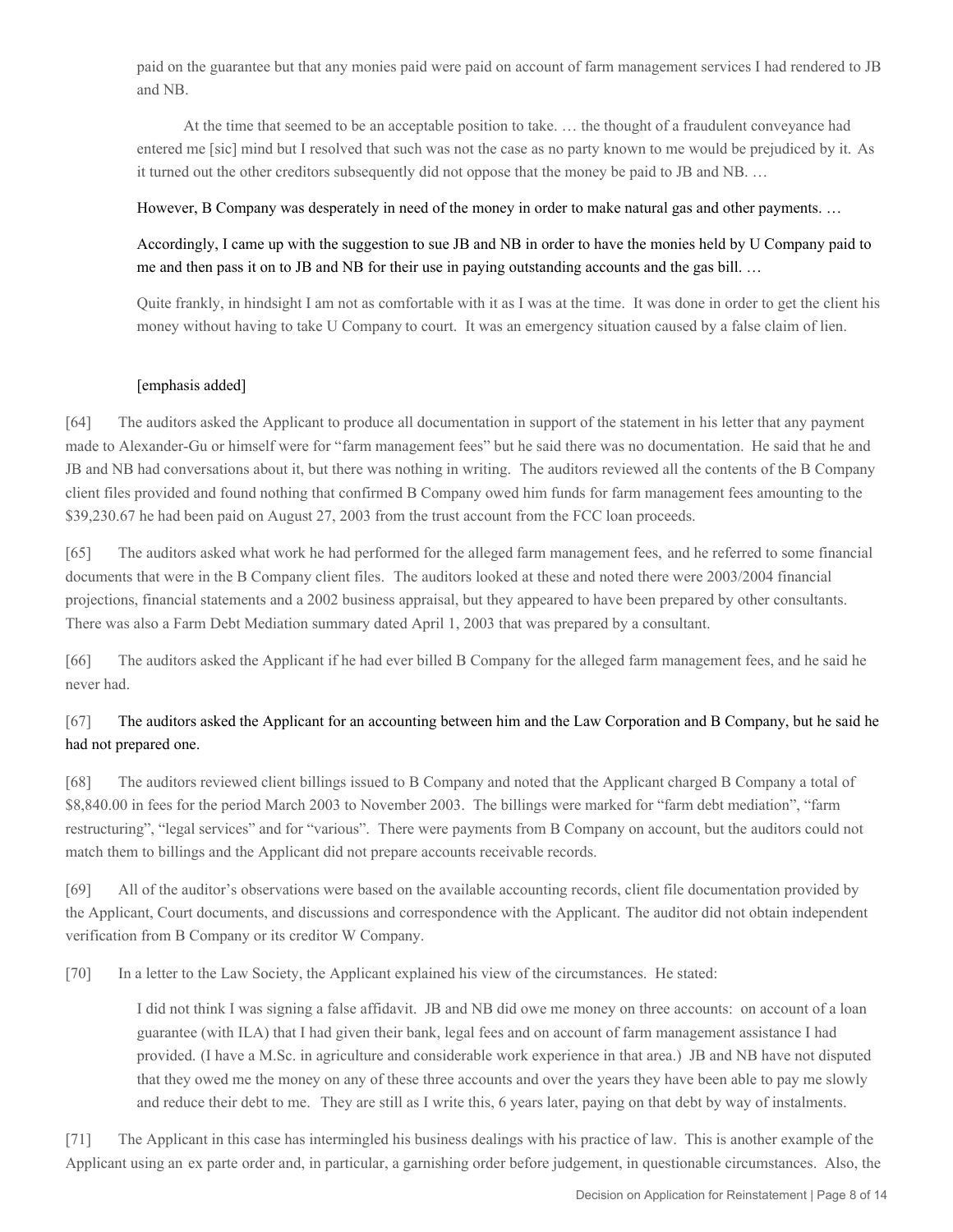Applicant needs to bring himself up to date on the evolving law on fraudulent conveyances. To his credit, the Applicant recognizes that he may have acted improperly in the circumstances. See the above paragraph [63].

# Analysis

# The Law

[72] The meaning of section 19(1) of the Legal Profession Act has been summarized in Re: Applicant 3, 2010 LSBC 21 at pp. 12-20:

[12] The purpose of this hearing is to determine whether the Applicant satisfies the requirement of section 19(1) of the Legal Profession Act, which provides that:

19(1) No person may be enrolled as an articled student, called and admitted or reinstated as a member unless the benchers are satisfied that the person is of good character and repute and fit to become a barrister and a solicitor of the Supreme Court.

[13] Section 22(3) of the Legal Profession Act provides that, following a hearing, the panel must grant the application, grant it subject to appropriate conditions or limitations, or reject it.

[14] The Applicant has the burden of proving that he meets the character and fitness test on a balance of probabilities (Rule 2-67). In Re: McOuat, June 12, 1992 Panel Decision at p. 11 (affirmed by the Court of Appeal in McOuat v. Law Society of BC (1993), 78 BCLR (2d) 106), the panel commented on the central question of what constitutes good character:

What constitutes good character and repute and fitness to become a barrister and a solicitor of the Supreme Court? In an article entitled, "What is 'Good Character'?" published in The Advocate, (1987) v. 35, at 129, Mary Southin, QC (as she then was), considered the meaning of the terms, stating:

I think in the context "good character" means those qualities which might reasonably be considered in the eyes of reasonable men and women to be relevant to the practice of law in British Columbia at the time of application.

Character within the Act comprises in my opinion at least these qualities:

1. An appreciation of the difference between right and wrong;

2. The moral fibre to do that which is right, no matter how uncomfortable the doing may be and not to do that which is wrong no matter what the consequences may be to oneself;

3. A belief that the law at least so far as it forbids things which are malum in se must be upheld and the courage to see that it is upheld.

What exactly "good repute" is I am not sure. However, the Shorter Oxford Dictionary defines "repute" as "the reputation of a particular person" and defines "reputation" as:

1. The common or general estimate of a person with respect to character or other qualities; the relative estimation or esteem in which a person is held.

2. The condition, quality or fact of being highly regarded or esteemed; also respectability, good repute.

In the context of s. 41 I think the question of good repute is to be answered thus: would a right-thinking member of the community consider the applicant to be of good repute? ...

If that right-thinking citizen would say, knowing as much about an applicant as the Benchers do, "I don't think much of a fellow like that. I don't think I would want him for my lawyer", then I think the Benchers ought not to call him or her.

[15] Mary Southin's article has been quoted with approval in several other British Columbia Law Society Credentials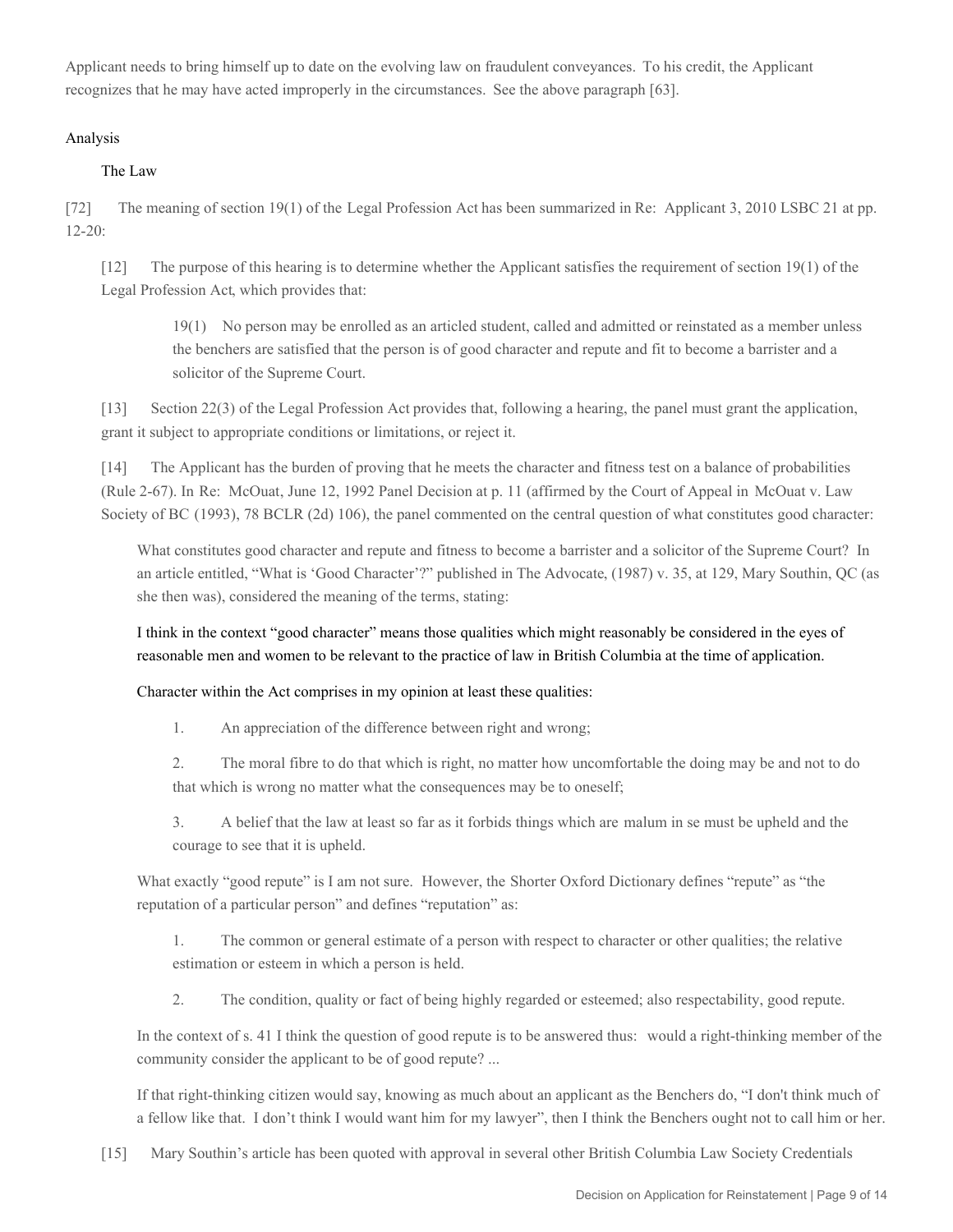decisions, such as Re: Smart (December 19, 1996 Panel Decision at p.3).

[16] The test of good character and repute has both subjective and objective aspects. This was explained by the hearing panel in McOuat, (supra), at p. 12:

The word "character" in the expression "good character and repute" has been treated in many decided cases, especially the older ones, as importing the character or "characterization" given the applicant by other persons, what may be called a subjective sense. An example is Leader v. Yell (1864), 16 CB (NS) 584; 143 ER 1256 where Erle CJ said:

Good or bad character does not depend on what a man knows of himself; it means his general reputation in the estimation of his neighbours.

In the same case Byles J said:

... character does not mean a man's real conduct and mode of life, but it means his reputation among his neighbours.

In more recent cases the words "good character" seem to be applied in the context of "strength of character" or "character defect". Used in that way the expression "good character" refers to what a man's personality, principles and beliefs actually are as opposed to the way the community regards him, whether or not he has earned the good or bad regard in which he is held. This sense may be considered objective.

One tends to naturally consider it more important that a lawyer be a good person and have and act upon correct principles as opposed to being regarded, rightly or wrongly, by others as seeming to be good or bad. But we think we are required to consider the regard in which the candidate is held by others as well as the qualities of character Mr. McOuat possesses, that is both the subjective and objective senses of "good character".

[17] In this same case, the panel explained the fitness test at pp. 17-18:

The demands placed upon a lawyer by the calling of barrister and solicitor are numerous and weighty and "fitness" implies possession of those qualities of character to deal with the demands properly. The qualities cannot be exhaustively listed but among them must be found a commitment to speak the truth no matter the personal cost, resolve to place the client's interest first and to never expose the client to risk of avoidable loss and trustworthiness in handling the money of a client.

The cannons [sic] of legal ethics [Professional Conduct Handbook, chapter 1] adopted by the Law Society provide assistance, when they assert:

A lawyer is a minister of justice, an officer of the Courts, a client's advocate, and a member of an ancient, honourable and learned profession.

In these several capacities it is a lawyer's duty to promote the interests of the State, serve the cause of justice, maintain the authority and dignity of the Courts, be faithful to clients, be candid and courteous in relations with other lawyers and demonstrate personal integrity.

[18] There is overlap between the character test and the fitness test. If this applicant fails the character test, he will automatically fail the fitness test (McOuat, supra).

[19] The expectations of both the public and the profession ought to be reflected in assessing fitness, character and reputation. The hearing panel in Re: DM (June 14, 1994 Panel Decision) recognized this, stating at pp.4-5:

... fitness in this context depends on good character and reputation and must reflect to some extent the expectations of both the public generally and other lawyers specifically in what both groups desire, need or otherwise seek in a member of this profession. Like it or not, lawyers are held out to represent themselves as a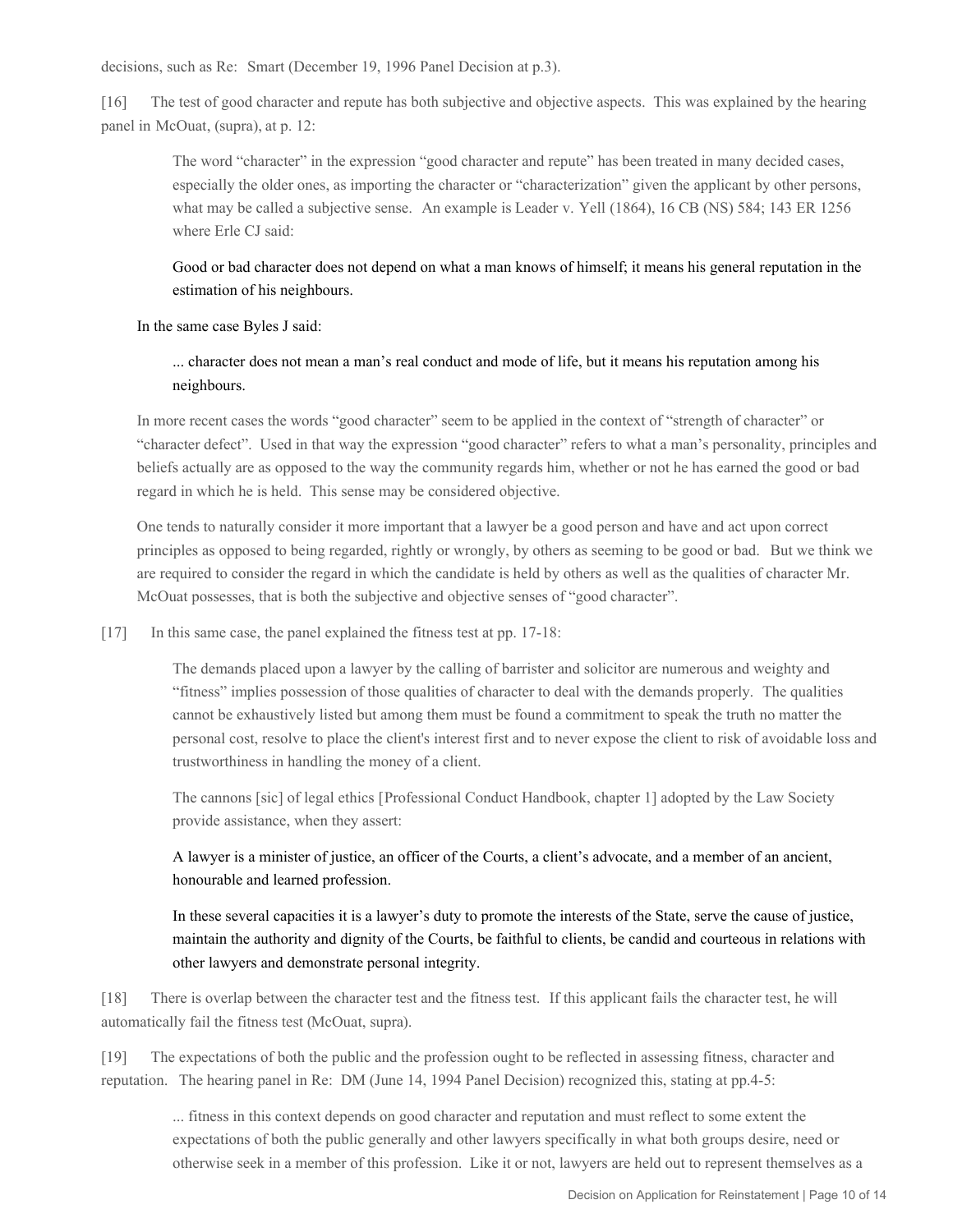community to the larger public community and as a group which, because of its honesty and integrity, enjoys an especial place. Accordingly, the status of barrister and solicitor requires that a special standard of honesty, integrity, and trustworthiness be imposed, met and kept at all times so that public confidence is maintained and properly nurtured. To prove that this standard is met and will be met thus requires more than a reflection on a person's past honest conduct. The burden is high so that same public can see that as a profession having earned and been granted their trust, will continue to work toward doing everything necessary to keep it. To this end a lawyer must not only show that he or she has all the attributes of good character - honesty being one of them - the lawyer must also show that he or she has other attributes from which a forecast of future integrity can be made. In summary, the profession at large and also the general public require lawyers to adhere to impeccable standards of behaviour and it is only through the adherence to such standards that we may achieve and keep the high regard for which we as a profession clamber and which, inter alia, gives to lawyers both status and economic advantage.

[20] The Applicant must establish that he is of good character at the time of the hearing. However, the standard is not one of perfection. The hearing panel in Re: Lee, 2009 LSBC 22 at para. [79] stated this principle, by quoting Law Society of Upper Canada v. Schuchert, [2001] LSDD No. 63, at para. 18:

The relevant test is not whether there is too great a risk of future abuse by the applicant of the public trust, but whether the applicant has established his good character at the time of the hearing on a balance of probabilities. The test does not require perfection or certainty.

[73] The application of those principles to this fact pattern presents a challenge to this Hearing Panel.

[74] None of the cases cited dealt with a rehabilitated alcoholic who at the time of his departure from the practice of law had serious defects in his practice.

[75] In the Panel's view, the proper approach is a three-fold test:

- (a) Has the Applicant engaged in meaningful rehabilitation?;
- (b) Can safeguards be put in place to ensure the Applicant abstains from alcohol?; and
- (c) Can other safeguards be put in place to protect the public from the past failings of the Applicant's practice?

# Finding

[76] The Panel is satisfied the Applicant has dealt with his alcohol problem subject to the conditions recommended by Dr. Paul Farnan. He suggested conditions that we will include in this decision. However, the basic problem is that the Panel has doubts about the problems the Applicant has had in the past with the Law Society. Are they related to his alcoholism, or do they go deeper? The Hearing Panel believes the Applicant needs to "beef up" his legal education.

[77] In addition, the Panel feels the Applicant could benefit from a "mentoring relationship". He needs someone around off whom to bounce ideas and to give him a second opinion. There is a set of patterns here. These include:

# 1. mixing his law practice with business and personal dealings; and

2. his issuing of ex parte orders, particularly garnishing orders, without adequate disclosure to the Court or without foundation.

[78] For these reasons the Panel is not prepared to admit the Applicant unconditionally. Instead, we impose the following conditions in addition to the medical conditions:

- 1. the Applicant must not have a trust account or otherwise deal with clients' money;
- 2. his practice is restricted to legal consultant and advisor;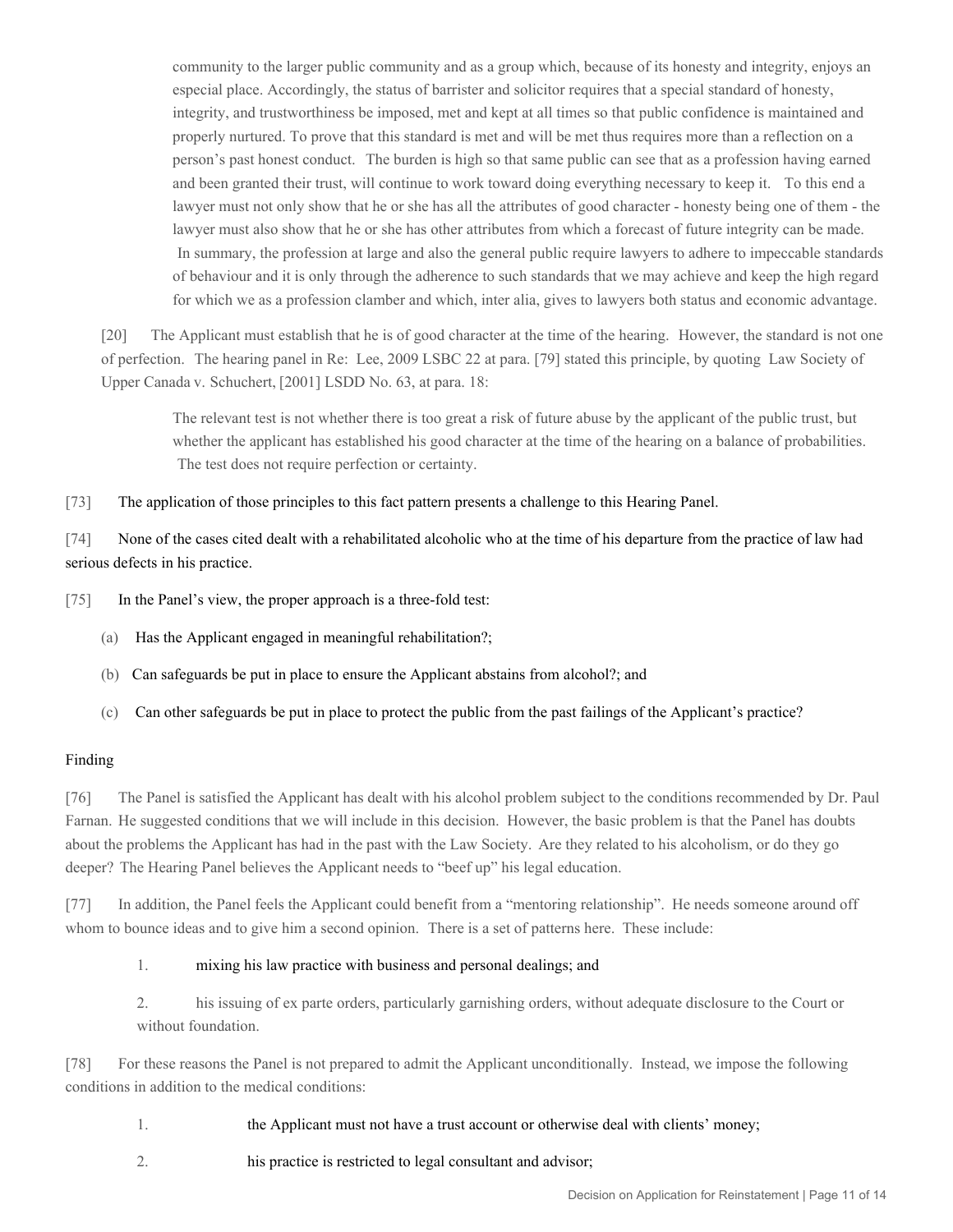3. he must not advise any client on an ex-parte order or garnishing before judgment (there is too much of a pattern here to allow him to practise in this area);

4. he must not mix his business activity with his practice of law, even if the client obtains independent advice;

5. the Applicant must elect, within 30 days of the date of this decision, and so inform the Credential Committee in writing that he will either:

(a) re-take and pass PLTC within one year of the date of this decision; or

(b) take double the required number of CPD hours for the next three years. Such CPD hours must be pre-approved by the Practice Standards Committee.

6. The Applicant must enter into a mentoring relationship with another lawyer approved by the Practice Standards Committee on terms and conditions the Committee considers advisable. This mentoring arrangement must be in place within three months of his readmission into the practice of law.

# summary of orders made

[79] The Hearing Panel orders that the Applicant be reinstated as a member of the Law Society subject to the following conditions:

Medical Conditions

1. To comply with all of the recommendations made by Dr. Paul Farnan in his report of February 17, 2011 (Exhibit "4" at this Hearing), which include a written commitment by the Applicant to abstain from all potentially addictive mood altering drugs, including alcohol and over-the-counter medications, unless prescribed by a physician knowledgeable about the Applicant's history of alcohol dependence.

2. To enrol at his expense in a formal medical monitoring process of at least 12 consecutive months duration that is overseen by a professional independent monitor who is not involved therapeutically with the Applicant. That monitoring process must include:

(a) the entry into a written monitoring or relapse prevention agreement in a form acceptable to the Practice Standards Committee;

(b) the determination of any required recovery activities and their oversight; and

(c) biological testing that involves at least 18 random tests during the 12 month monitoring period, and most, but not necessarily all of these tests should be for urinary Ethyl Glucuronide.

3. To continue to use one designated physician as his primary care physician, who will also be his main prescriber of any medications. That physician shall be provided with a copy of Dr. Farnan's report of February 17, 2011, and a copy of the signed monitoring or relapse prevention agreement.

4. To consult with his personal physician on a regular basis and to ensure that there are follow-up investigations of potentially abnormal liver enzyme levels, as discussed in Dr. Farnan's report. The outcomes of those investigations must be provided to the Applicant's monitor.

5. To attend regularly at mutual support group meetings such as his current AA meetings at a frequency of at least two meetings per week for the duration of the signed monitoring or relapse prevention agreement. One of those meeting groups shall be declared by the Applicant to be his home group, and he shall participate actively with